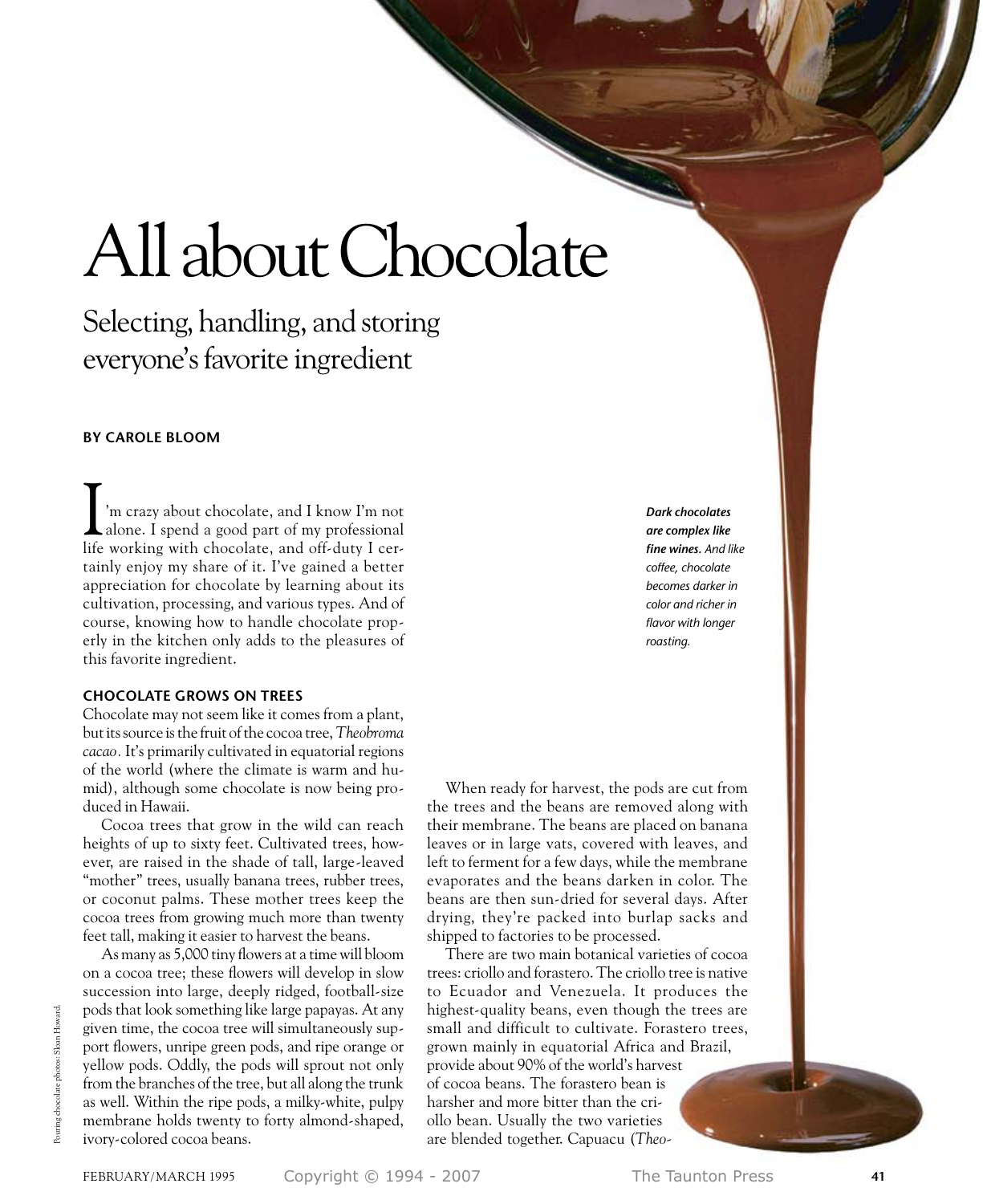*broma grandiflorum*), a relative of cocoa native to the Brazilian rain forest, has recently been discovered and is being cultivated in the Amazon. Capuacu (pronounced coop-oo-ah-sue) beans produce a rich, mellow-flavored chocolate with fruity undertones.

# **Making chocolate**

After the cocoa beans arrive at a factory, they're roasted at 250° to 350°F for thirty minutes to two hours. It's during the roasting process that the fermented and dried beans begin to smell like chocolate. Each crop of beans is evaluated to determine the precise roasting time and temperature—two determining factors in the final flavor of the chocolate. Generally, the flavors are strengthened and become increasingly bitter with longer roasting times.

Once roasted, the outer husk of the cocoa bean is cracked and blown away through a process called winnowing, which leaves the bean's inner nib behind. The different varieties of beans (nibs at this stage) are blended to achieve the desired flavor. Although there are only two main varieties of cocoa trees, there are many variations of beans as a result of geographic origin and because hybrids of the two trees have evolved. Precise roasting times, roasting temperatures, and blending ratios are the trade secrets of every chocolate manufacturer. Combined, these factors are what make various brands of chocolate taste different.

The blended nibs are simultaneously ground and heated to melt their natural cocoa butter, which turns the entire mass to a liquid known as chocolate liquor. When cooled, it's called cocoa paste. Without the addition of sugar or more cocoa butter, it is at this point plain, bitter chocolate (also known as baking chocolate), which isn't too pleasing to the palate.

**Cocoa powder and cocoa butter.** Separating chocolate paste's two elements, raw cocoa powder and cocoa butter, is the first step in making finished cocoa powder. Cocoa paste is pressed in large hydraulic machines to extract the cocoa butter. What's left behind are dry cocoa cakes, called press cakes. These press cakes are cooled, crushed, ground, and sifted to produce cocoa powder. If the cocoa powder is "Dutch-processed," the chocolate liquor is treated with an alkaline solution before it is pressed. This makes the finished cocoa powder darker, mellower, and more flavorful. The extracted cocoa butter is saved and cooled into slabs for finishing other chocolate products.

**True chocolate.** What we regard as straight "eating" chocolate is made from the chocolate liquor with the addition of more cocoa butter, sugar, vanilla, and sometimes milk solids. The chocolate is then kneaded or "conched" (pronounced KAHNCHT). The conching process is performed by a heavy roller that continuously heats, mixes, grinds, and stirs the chocolate to break down any remaining bits of cocoa butter and solids, leaving a homogenous, satiny-smooth, melt-in-the-mouth texture. Conching is one of the steps in processing that helps keep the emulsion of cocoa butter and chocolate liquor stable. The longer the chocolate is conched, the smoother the final product will be. This process, however, also weakens the choco-



*Where would bakers be without cocoa powder? Its wonderfully mellow chocolate flavor is an essential ingredient in many confections, and it can easily warm up the coldest of nights when stirred into hot milk.*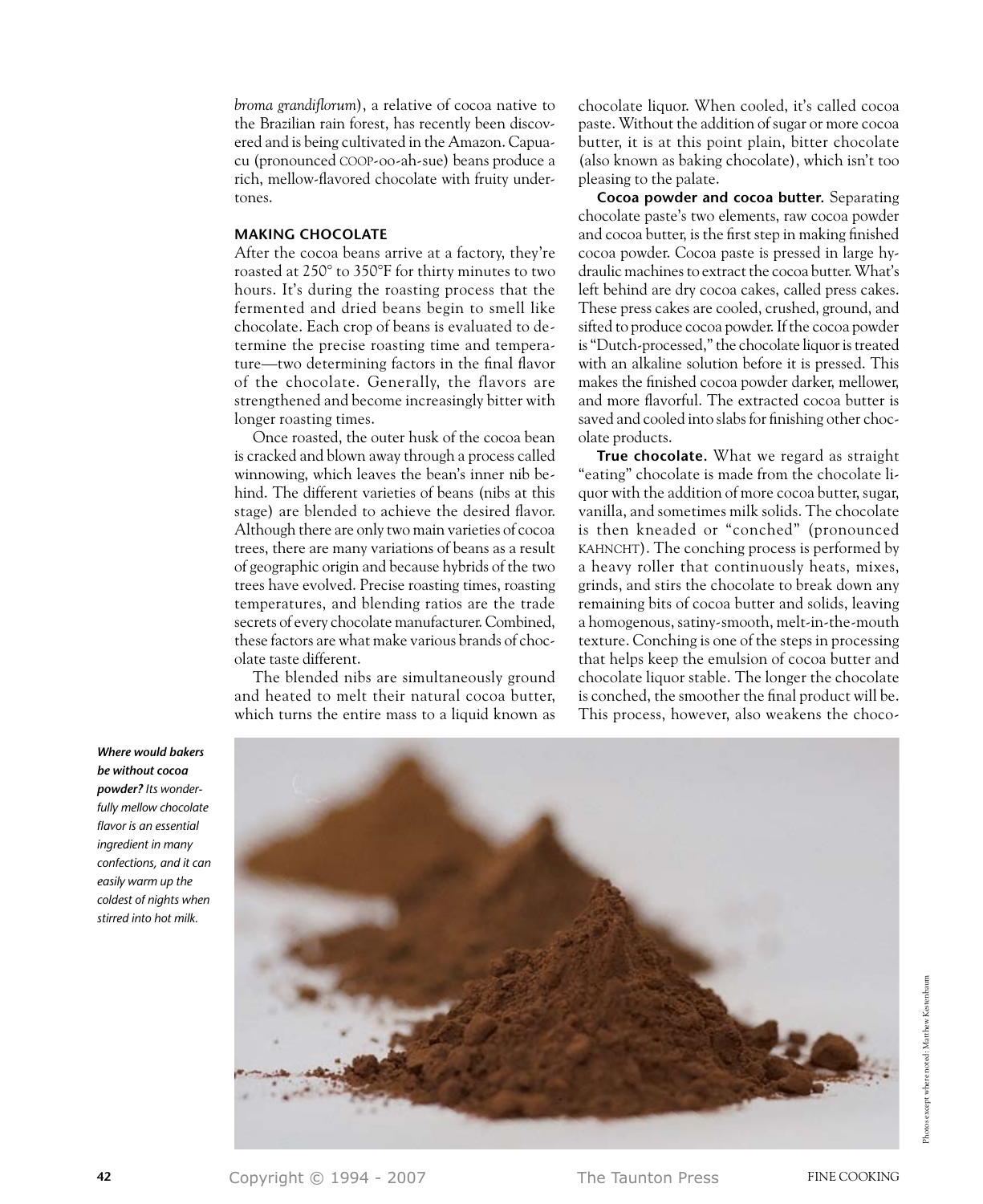# **A choice of chocolates**

**The best way to select chocolate is to taste it plain. A chocolate's flavor won't change when you bake with it, so be sure you find one that tastes good right out of hand.**

**Some easy things to notice when choosing chocolate are the appearance and aroma. Is the chocolate evenly colored and shiny? Does it smell rich and flavorful? When you break the chocolate, does it snap firmly and cleanly? When you taste it, is it smooth, creamy, and does it melt in your mouth? The flavor itself should be generally pleasing and harmonious. The aftertaste, or finish, is also important: a good chocolate's flavor will linger in your mouth.**

**Generally, the European brands of chocolate are the highest quality and best tasting, although there are good American-made brands. Some of the most popular European brands—and my favorites—are Valrhôna and Cacao Barry (both from France), Callebaut (from Belgium), and Lindt and Tobler (both from Switzerland). The most popular and, I think, the best-tasting American brands are Ghirardelli and Guittard. These brands of chocolate are available at gourmet and imported food shops, cookware stores, some major supermarkets, some department stores, and through mail-order sources (see p. 45).—C.B.**

late flavor, so chocolate makers must be careful to strike a balance between smooth texture and pronounced flavor. Higher-quality chocolates are usually conched for longer periods of time—in some cases, as long as seven days.

Conching alone is not enough to keep the chocolate emulsion stable. All chocolates have lecithin, a natural fat, added to them during conching. Though it constitutes only .3% to .5% of the finished product, lecithin is important because it helps keep the chocolate from becoming too hard and brittle.

*Smooth, creamy milk chocolate gets its flavor from more sugar, less chocolate liquor, and added milk solids.*

After conching, the chocolate is "tempered" a process of heating, gradual cooling, and then reheating. Tempering helps give chocolate snap and gloss; it also helps prevent "chocolate bloom," in which the cocoa butter rises to the chocolate's surface. Any additional ingredients (nuts, for example) are added at this point, and then the chocolate is molded.

#### **The Range FROM DARK TO WHITE**

Bittersweet and semisweet chocolates, collectively called the dark chocolates, are made from chocolate liquor, cocoa butter, sugar, and vanilla. The difference between these two dark chocolates is that more sugar is added to the semisweet. Baking chocolate is also technically a dark chocolate, but it has no sugar and can only be used in recipes that appropriately compensate for that. *Couverture* is dark chocolate with extra cocoa butter, which gives it a high gloss. It's ideal for the thin, glossy coatings of many candies—hence its name, which means "blanket" in French. Milk chocolate has less chocolate liquor and more sugar than the dark chocolates, as well as the addition of milk solids.

White chocolate is made from cocoa butter, milk solids, sugar, and vanilla. When buying white chocolate, be aware that products called "summer coating" and "compound coating" use a vegetable fat other than cocoa butter as their base. Since these products lack cocoa butter, they don't taste like chocolate.

**Using one chocolate for another.** As a rule, the dark chocolates can be easily substituted for each other in recipes. Whether you use bittersweet or semisweet chocolate is simply a matter of personal preference. Milk chocolate and white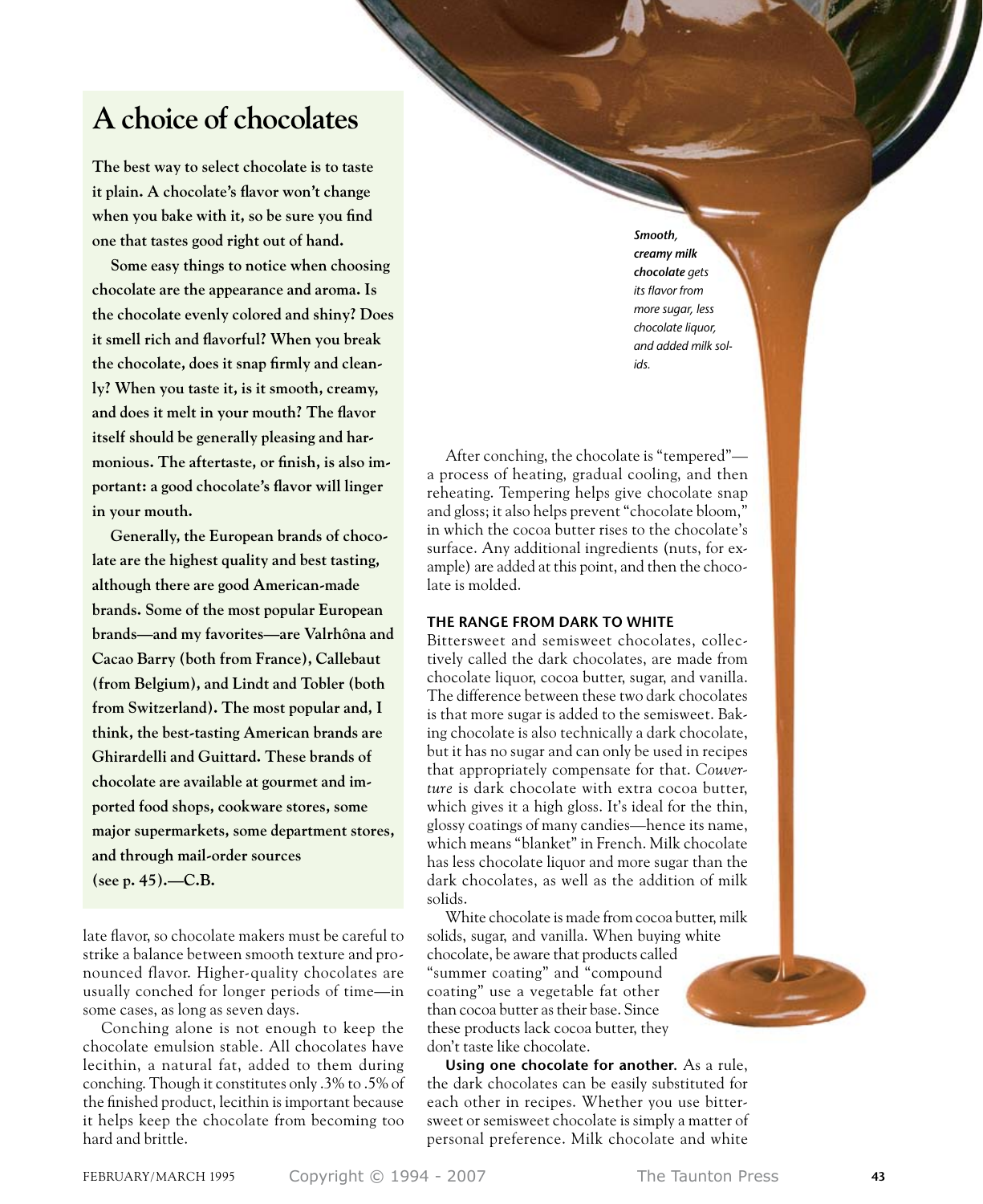

*Chopping chocolate is easy with a heavy chef's knife and a stable wooden cutting board. Don't try to cut off big chunks; just shave off a bit at a time, putting the pressure on the heel of the knife.*

*Low heat and constant stirring yield smooth melted chocolate. A rubber spatula is ideal for scraping and stirring. Use a water bath to keep the heat at a minimum.* 



chocolate, however, can't be substituted for the dark chocolates or for each other because they have much less chocolate liquor and have the addition of milk solids. These "lighter" chocolates also have different handling characteristics: the milk solids burn easily and will form lumps when melted over excessive heat. Many novices will see lumps appear as the chocolate is melting and increase the heat, believing that the chocolate is simply not melting. This only aggravates the problem, as more heat will create more lumps. All the proportions of a recipe must be completely reworked to substitute one of the lighter chocolates for darker ones.

#### **keep chocolate Away from Water**

Chocolate must be handled gently in order to preserve its glossy look and satiny texture. Because it's an emulsion, chocolate is very sensitive to added moisture. The first rule when working with chocolate is to prevent liquid from coming into contact with it unless a recipe specifically calls for it. Liquid causes melted chocolate to "seize"—it thickens and becomes the consistency of mud. This happens because the sugar particles begin to fall out of the emulsion and the chocolate can no longer remain fluid. When working with chocolate, make sure all your utensils are completely dry.

However, adding a large amount of liquid—more than 25% by volume—will not cause the chocolate to seize. When added in this quantity, the liquid actually forms a new emulsion with chocolate. This new, looser emulsion is what allows us to make rich, wonderful chocolate sauces and ganache (see *Fine Cooking* #2, pp. 64–69).

Chocolate that has seized cannot be salvaged.

Adding a few tablespoons of vegetable oil will bring the mixture back to a even consistency, but then you're no longer dealing with chocolate. It's best just to throw out the seized chocolate and start over.

The ideal environment for working with chocolate is 65°F with low humidity. If you can't help working with chocolate on damp days, try using a dehumidifier in your kitchen. An air conditioner also works wonders when working with chocolate in hot, muggy weather.

#### **Melt Chocolate gently**

Chocolate should be melted slowly over low heat. It should never come into direct contact with heat and should not be heated over 120° (or 115° for white chocolate). Overheating chocolate will cause it to taste burnt, to develop lumps, or to seize up. Again, the lighter chocolates, because of their added milk solids, are more sensitive to heat than the dark chocolates. The milk solids coagulate with too much heat, leaving lumps in the chocolate.

Chocolate should be chopped into very small pieces before melting, so that it melts evenly and with little heat. A chef's knife and a wooden cutting board are the best utensils for this; don't use a food processor because it will prematurely heat the chocolate.

The best way to melt chocolate is in the top of a double boiler over hot (not simmering) water. Be sure the top pan of the boiler fits snugly over the bottom, so no steam can escape and mix with the chocolate. A glass double boiler is ideal because you can see if the water in the bottom pan is overheating. Be sure to use a double boiler that's big enough to hold the chocolate and allow some room for stirring.